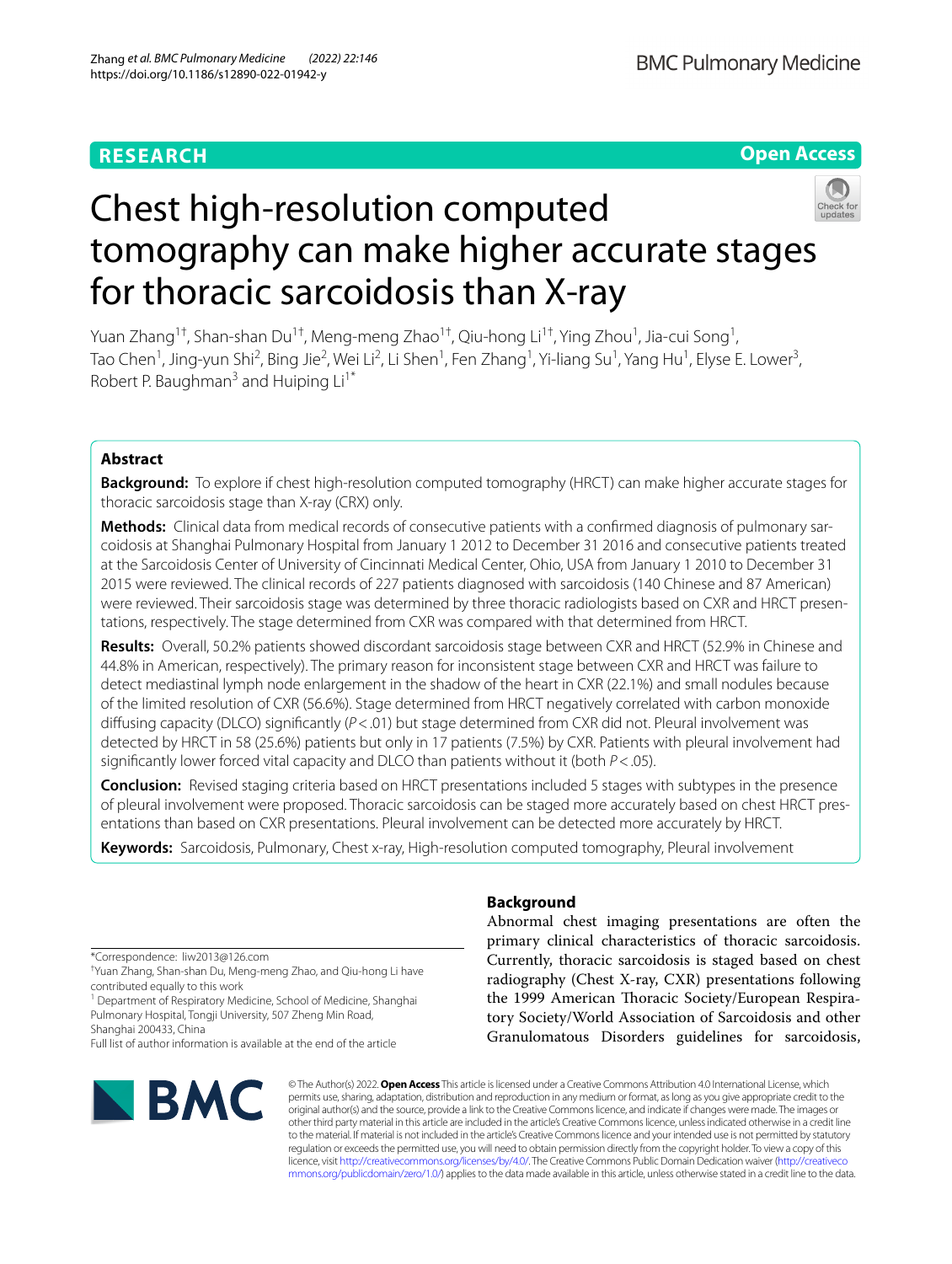which describe fve stages of CXR presentations [\[1](#page-7-0)]. However, the diagnostic accuracy based on CXR presentations is only 50%  $[1-3]$  $[1-3]$ .

The resolution of CXR is often too low to accurately detect small lung nodules, thin patchy lesions, and pleural involvement  $[4, 5]$  $[4, 5]$  $[4, 5]$  $[4, 5]$  $[4, 5]$ . In addition, CXR may fail to reveal mediastinal lymph node enlargement and pleural involvement that are in the shadow areas of the heart and diaphragm. Chest high-resolution computed tomography (HRCT) has a higher resolution and provides clear views of the pulmonary hilum, mediastinal lymph node, lung, and pleura, and thus has been successfully used to examine interstitial lung diseases (ILD) and small lung lesions  $[4–6]$  $[4–6]$  $[4–6]$ . Therefore, HRCT overcomes the limitations of CXR and can more accurately stage thoracic sarcoidosis than CXR. Furthermore, sarcoidosis CXR presentations have been found to be inconsistent with clinical stage [\[7](#page-7-5)], whereas sarcoidosis lesion characteristics presented on HRCT are consistent with pulmonary functional changes [[8\]](#page-7-6). Despite the apparent benefts of HRCT over CXR, large scale multicenter studies to compare sarcoidosis stage determined based on CXR presentations versus based on HRCT presentations are still lacking. The current study aimed to fll this knowledge gap. Here, we compared sarcoidosis stage determined based on the presentations of the two examinations in 227 patients (140 Chinese and 87 American). Our results suggest that HRCT can more accurately stage thoracic sarcoidosis than CXR.

## **Methods**

## **Study design**

This was a retrospective observational study. The study protocols were approved by the Institutional Review Boards of Shanghai Pulmonary Hospital (Approval No. k15-189) and University of Cincinnati Medical Center (Approval No. 2013-3320). Clinical data from medical records of consecutive patients with a confrmed diagnosis of pulmonary sarcoidosis at Shanghai Pulmonary Hospital from January 1 2012 to December 31 2016 and consecutive patients treated at the Sarcoidosis Center of University of Cincinnati Medical Center, Ohio, USA from January 1 2010 to December 31 2015 were reviewed. Written consent to participate was obtained from all of the patients. The authors report no conflicts of interest.

## **Patient inclusion and exclusion criteria**

The inclusion criteria were: (1) histopathological analysis confrmed that the lesion specimens showed noncaseating epithelioid granuloma; (2) the diagnosis of sarcoidosis was confirmed. The histopathology of lymph node or subcutaneous nodules biopsy of the patients with sarcoidosis was characterized by non-caseous, non-necrotizing granulomas and showed negative TB, fungus and/or parasitic infection, tumor, and vasculitis. Additionally, to further confrm sarcoidosis, smearnegative TB was excluded based on the methods we had established [[9,](#page-7-7) [10\]](#page-7-8); (3) patients had chest imaging data for at least one HRCT and one CXR, and the time between HRCT and CXR was less than two weeks. Patients with tuberculous, fungal and/or parasitic infections, and/or malignancy were excluded.

## **CXR and HRCT evaluation**

Three thoracic radiologists and two pulmonologists independently reviewed patients' imaging data and staged sarcoidosis based on CXR and HRCT characteristics, respectively. Inconsistent staging results among the fve specialists were discussed until a consensus was achieved. Sarcoidosis stage determined from CXR presentations was compared with that determined from HRCT presentations.

## **Statistical analysis**

The statistical analysis software SPSS 16.0 was used. Measurement variables are presented as mean (standard deviation, SD). Chi-square test was used to compare the diferences in sarcoidosis stage of Chinese patients versus American patients. The association between sarcoidosis stage and lung functional parameters were analyzed by bivariate spearman correlation analysis. The difference in lung functional parameters of two patient groups was analyzed by independent *t*-test. *P*<0.05 was considered statistically signifcant.

## **Results**

## **Comparison of general clinical data of Chinese versus American patients**

Patient selection fow chart is displayed in Fig. [1.](#page-2-0) A total of 227 subjects including 140 Chinese Han and 87 American patients (W/B, 31/56) with sarcoidosis were included in the analysis. Comparison of the general clinical data revealed signifcant diferences in sarcoidosis stage in the two patient groups (*P*<0.01, Table [2](#page-3-0)). Compared with the American patients, Chinese patients had substantially higher proportions of stage I (38.6% vs. 18.4%) and II (40% vs.12.6%) but lower proportion of stage IV (1.4% vs. 41.4%, Table [1\)](#page-2-1). In addition, the Chinese patients showed signifcantly higher FVC, FVC%, FEV1, FEV1/ FVC, DLCO, and DLCO% at the diagnosis (All *P*<0.01, Table [1\)](#page-2-1) than the American patients, suggesting that the Chinese patients might have better lung function at the diagnosis.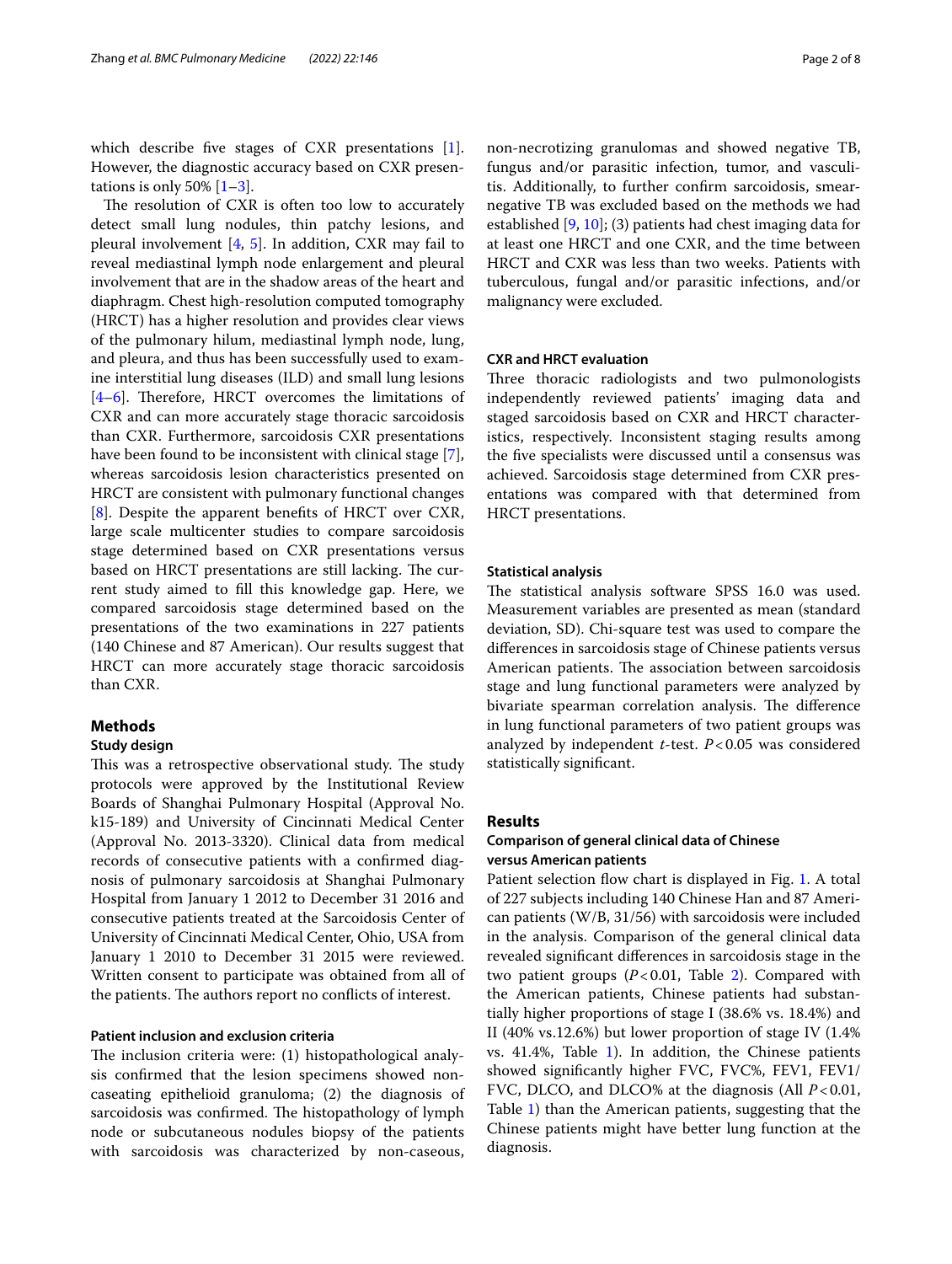

<span id="page-2-1"></span><span id="page-2-0"></span>

|  |  | Table 1 Clinical characteristic of 227 patients at the diagnosis |  |  |  |  |  |
|--|--|------------------------------------------------------------------|--|--|--|--|--|
|--|--|------------------------------------------------------------------|--|--|--|--|--|

| Characteristics                                                               | Chinese ( $n = 140$ ) | American ( $n = 87$ ) |  |
|-------------------------------------------------------------------------------|-----------------------|-----------------------|--|
| Mean $age \pm SD$ (years)                                                     | $48.8 \pm 8.1$        | $43.6 + 11.7$         |  |
| Men/women                                                                     | 43/97 (0.44:1)        | 31/56 (0.55:1)        |  |
| Race                                                                          | Han (140)             | Black/White (56/31)   |  |
| Sarcoidosis stage according to chest X-ray presentations <sup>5</sup> , n (%) |                       |                       |  |
| $\circ$                                                                       | 9(6.4)                | 7(8)                  |  |
|                                                                               | 54 (38.6)             | 16(18.4)              |  |
| $\mathbf{H}$                                                                  | 56 (40)               | 11(12.6)              |  |
| $\mathbb{H}$                                                                  | 19 (13.6)             | 17 (19.5)             |  |
| $\mathsf{IV}$                                                                 | 2(1.4)                | 36(41.4)              |  |
| Sarcoidosis diagnosis by different approach (n)                               |                       |                       |  |
| EOB                                                                           | 48                    | 41                    |  |
| Surgery                                                                       | 83                    | 18                    |  |
| Extra lung biopsy                                                             | 9                     | 28                    |  |
| <b>Pulmonary function tests</b>                                               |                       |                       |  |
| $FVC5$ , mean $\pm$ SD (L)                                                    | $3.0 \pm 0.7$         | $2.6 \pm 0.6$         |  |
| $FVCS$ , predicted, mean $\pm$ SD (%)                                         | $84.7 \pm 10.3$       | $76.0 \pm 16.4$       |  |
| FEV1 <sup>\$</sup> , mean $\pm$ SD (L)                                        | $2.4 \pm 0.6$         | $2.0 \pm 0.6$         |  |
| $FEV1/FVC§$ , mean $\pm$ SD                                                   | $79.9 \pm 5.9$        | $71.8 \pm 12.7$       |  |
| $DICO5$ , mean $\pm$ SD (L)                                                   | $20.3 \pm 4.6$        | $15.2 \pm 3.8$        |  |
| $DICO5$ , mean $\pm$ SD (%)                                                   | $92.4 \pm 12.2$       | $63.9 \pm 19.1$       |  |

*SD* standard deviation, *EOB* electronic bronchoscope, *FVC* forced vital capacity, *FEV1* forced expiratory volume in one second, *DLCO* carbon monoxide difusing capacity. Chi-square test was used for the comparison

 $^{\mathstrut 5}$   $p$  < 0.01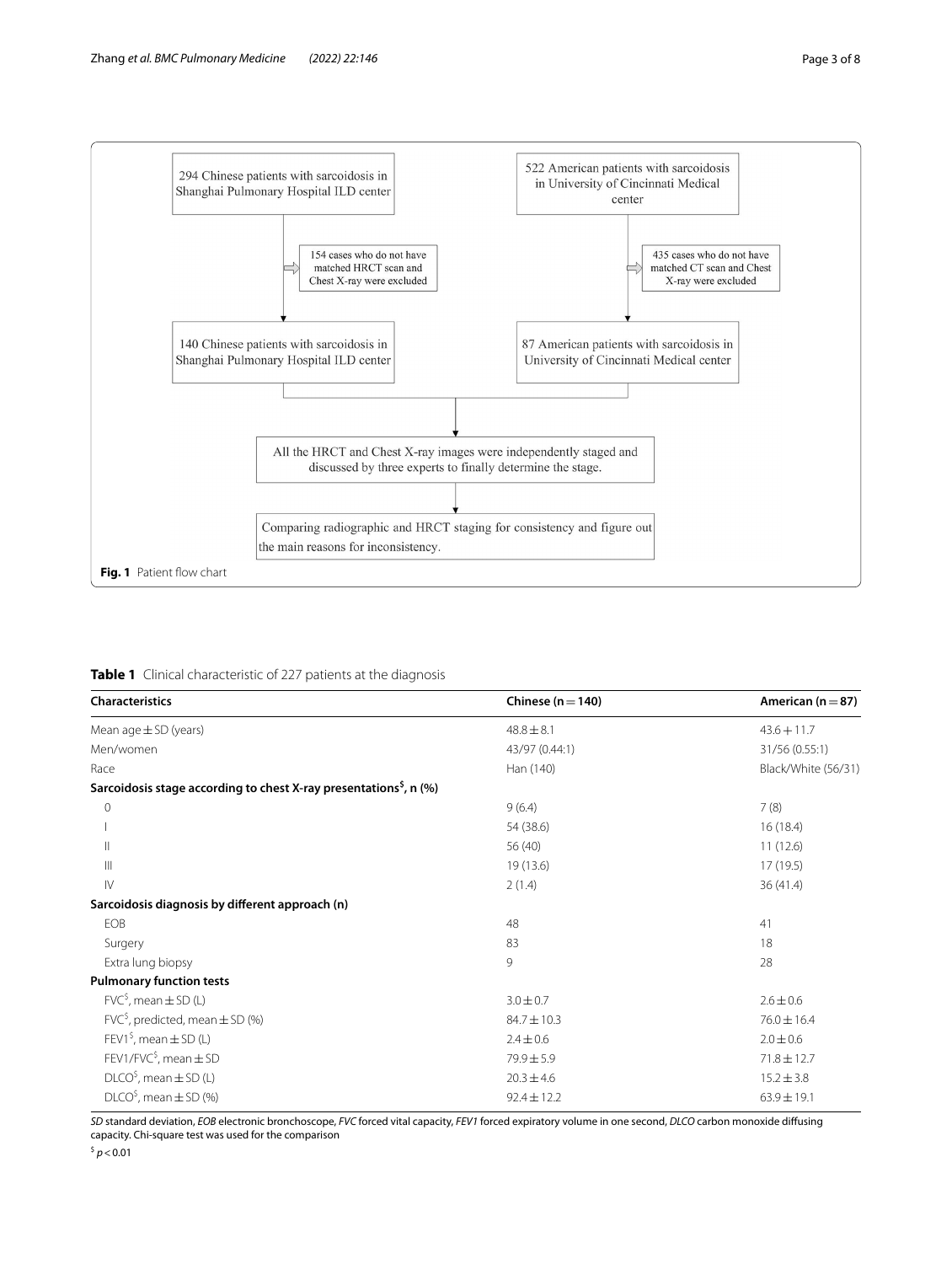| Stage                       | Stage according to        |                | Stage according to HRCT (n) |                | Consistent cases (n) | Consistency    |          |
|-----------------------------|---------------------------|----------------|-----------------------------|----------------|----------------------|----------------|----------|
|                             | CXR(n)                    | L              | $\mathbf{I}$                | III            | IV                   |                | rate (%) |
| Total, $n = 227$            |                           |                |                             |                |                      |                |          |
| $\mathbf{0}$                | 16                        | $\overline{2}$ | 11                          | 3              | $\circ$              | $\circ$        | 0.0      |
|                             | 70                        | 8              | 62                          | $\overline{0}$ | $\circ$              | 8              | 11.4     |
| Ш                           | 67                        | $\circ$        | 62                          | $\mathbf{0}$   | 5                    | 62             | 92.5     |
| Ш                           | 36                        | $\mathbf{0}$   | 23                          | 6              | $\overline{7}$       | 6              | 16.7     |
| ${\mathbb N}$               | 38                        | $\circ$        | $\mathbf 0$                 | $\mathbf 0$    | 38                   | 38             | 100.0    |
| Total                       | 227                       | 10             | 158                         | 9              | 52                   | 114            | 50.2     |
| Chinese patients, $n = 140$ |                           |                |                             |                |                      |                |          |
| 0                           | 9                         | $\overline{2}$ | $\overline{7}$              | $\mathbf{0}$   | $\circ$              | 0              | 0.0      |
|                             | 54                        | 6              | 48                          | $\mathbf 0$    | $\circ$              | 6              | 11.1     |
| Ш                           | 56                        | 0              | 56                          | $\mathbf 0$    | $\mathsf{O}\xspace$  | 56             | 100.0    |
| $\mathbb{H}$                | 19                        | $\mathbf{0}$   | 15                          | $\overline{2}$ | $\overline{2}$       | $\overline{2}$ | 10.5     |
| $\mathsf{IV}$               | $\overline{2}$            | 0              | $\mathbf 0$                 | $\circ$        | $\overline{2}$       | $\overline{2}$ | 100.0    |
| Total                       | 140                       | 8              | 126                         | $\overline{2}$ | $\overline{4}$       | 66             | 47.1     |
|                             | American patients, n = 87 |                |                             |                |                      |                |          |
| 0                           | 7                         | $\mathbf{0}$   | 4                           | 3              | $\circ$              | 0              | 0.0      |
|                             | 16                        | 2              | 14                          | $\circ$        | 0                    | $\overline{2}$ | 12.5     |
| Ш                           | 11                        | 0              | 6                           | $\circ$        | 5                    | 6              | 54.5     |
| $\mathbb{H}$                | 17                        | $\mathbf{0}$   | 8                           | 4              | 5                    | $\overline{4}$ | 23.5     |
| $\mathsf{IV}$               | 36                        | 0              | 0                           | $\circ$        | 36                   | 36             | 100.0    |
| Total                       | 87                        | 2              | 32                          | 7              | 46                   | 48             | 55.2     |

<span id="page-3-0"></span>**Table 2** Comparison of sarcoidosis stage determined according to chest X-ray (CXR) versus chest HRCT presentations

## **Comparison of sarcoidosis stage determined from CXR presentations versus from HRCT presentations**

Sarcoidosis stage determined from CXR and HRCT presentations were not consistent (Table [3\)](#page-3-0). Of the 227 patients, although the 67 patients at stage II and 38 at stage IV showed consistent sarcoidosis stage from the presentations of the two examinations, the consistence rates for the patients at stage 0, I and III were only 0%, 11.4% and 16.7%, respectively. The overall consistent rate in the227 patients was 50.2% (47.1% in Chinese and 55.2 in American) (Table [2\)](#page-3-0).

## **Reasons for the inconsistent sarcoidosis stage**

We identifed four reasons to explain the stage incon-sistency from the two examinations (Additional file [2](#page-6-0): Table S1). The most common reason in both patient groups was B1, which describes missed lesions by CXR because of the low resolution of CXR (Additional fle [2](#page-6-0): Table S1). The other reasons included missed lesions by CXR because the lesion imaging signals were masked by the heart and other intrathoracic structure in CXR (Additional file [2:](#page-6-0) Table S1). Lung fibrosis was not detected by CXR in patients at stage IV.

#### **Patients at stage 0 determined from CXR presentations**

Sixteen patients presented respiratory symptoms but showed normal CXR, and thus were diagnosed as stage 0. Two of them presented mediastinal lymph node enlargement on the followed HRCT and were then moved to stage I (Additional fle [1:](#page-6-1) Figure S1A and B), and the other 11 presented mediastinal lymph node enlargement combined with small lung nodules on HRCT and thus were moved to stage II (Additional fle [1](#page-6-1): Figure S1C, D, and E). Three of them were then moved to stage III based on their HRCT presentations (Additional fle [1](#page-6-1): Figure S1F and  $G$ ). The reasons for missing the lesions were the low resolution of CXR and the locations of the lesions in the shadow areas of the heart or other thoracic structures (Additional fle [2](#page-6-0): Table S1).

## **Patients at stage I determined from CXR presentations**

Only 8 of the 70 patients (11.4%) at stage I determined from their CXR presentations remained at stage I based on their HRCT presentations. The other 62 patients (88.6%) only presented hilar enlargement on CXR, whereas showed additional intrathoracic lymph node enlargement and lung infltrating opacities on their HRCT. Thus, the 62 patients were moved to stage II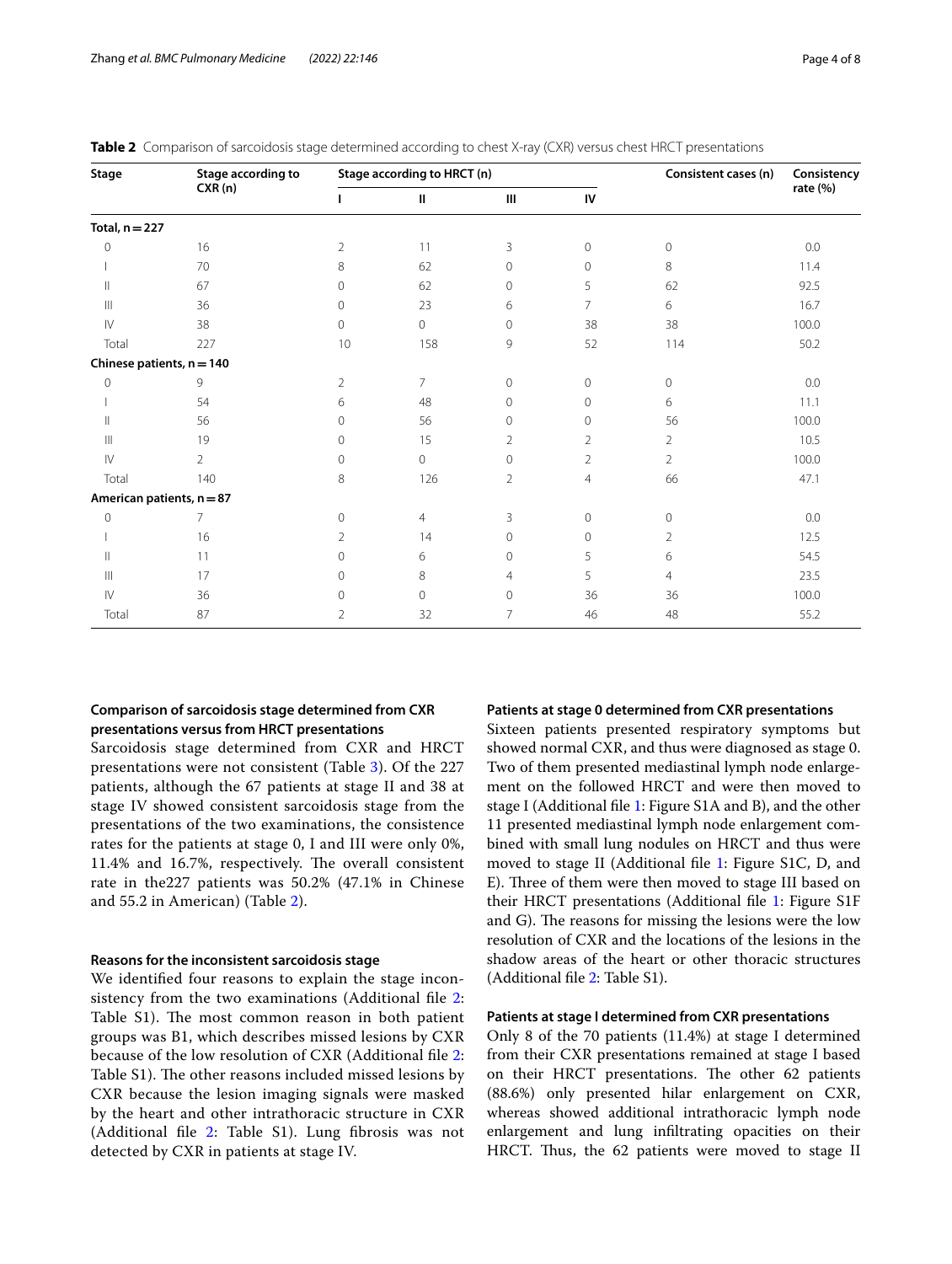based on their HRCT presentations. (Additional fle [1](#page-6-1): Figure S2). These findings indicate that CXR may fail to reveal mild infltrating lesions in the lung because of its low resolution.

## **Patients at stage II determined from CXR presentations**

All the 67 patients at stage II based on CXR remained at stage II when their HRCT presentations were used to determine the stage, suggesting that HRCT could detect all the lesions that can be found by CXR. Notably, the number of patients with stage II determined from HRCT presentations (158 cases) was substantially higher than that based on CXR presentations (67 cases). HRCT may identify lesions that could be missed by CXR and thus patients diagnosed as stage I based on CXR may be moved to stage II or higher when their HRCT presentations were used for sarcoidosis staging. In contrast to the Chinese patients, only 6 (54.5%) of the 11 American patients originally at stage II based on CXR remained at stage II based on HRCT, and the other 5 (45.5%) were moved to stage IV. These results suggest that CXR may not show lung fbrosis as accurately as HRCT.

#### **Patients at stage III determined from CXR presentations**

Of the 36 patients at stage III based on CXR, 63.9% (23/36) were down staged to sarcoidosis stage II based on HRCT (Table [2\)](#page-3-0) because hilar or mediastinal lymph node enlargement were missed from CXR (Additional fle [1:](#page-6-1) Figure S3). Seven became stage IV based on HRCT because CXR failed to show lung fbrotic lesions.

## **Correlation between pulmonary function parameters and sarcoidosis stage**

Sarcoidosis stage determined from HRCT presentations signifcantly correlated with, FEV1/FVC, carbon monoxide difusing capacity (DLCO), and DLCO% negatively (All  $P < 0.001$ , Table [3\)](#page-4-0), suggesting that patient pulmonary function may become worse as sarcoidosis progress to higher stage. In contrast to the stage from HRCT presentations, the stage from CXR presentations showed no signifcant correlation with DLCO and DLCO%.

## **Pleural involvement**

Of the total 227 patients, HRCT revealed 58 cases (25.6%) of pleural involvement, whereas CXR only found the condition in 17 cases (7.5%). HRCT revealed that 21.4% of the Chinese patients and 34.5% of the American patients had pleural involvement (Additional file [1:](#page-6-1) Figure S4), including isolated pleural nodules, isolated pleural thick-ening, and pleural effusion (Additional file [2:](#page-6-0) Table S2). For patients at stage II, III, or IV, those with pleural involvement had signifcantly poorer DLCO% (Fig. [2](#page-5-0)A) and FVC% (Fig. [2D](#page-5-0)) than the patients without it (All *P*<0.05). For the patients at stage IV, those with pleural involvement had signifcantly lower DLCO% than those without it  $(P=0.0374,$  Fig. [2B](#page-5-0)). The patients at stage IV had signifcantly poorer lung function than the patients at stage II (All *P*<0.05, Fig. [2](#page-5-0)C and F). Although the mean FVC% of patients at stage IV with pleural involvement was less than that of patients at stage IV without pleural involvement, the diference was not statistically signifcant (Fig. [2E](#page-5-0)).

## **Discussion**

For more than ffty years, chest x-ray alone has been used to stage the degree of lung involvement [[11\]](#page-7-9). Although the 1999 ATS/ERS/WASOG guidelines do describe that HRCT presentations may be inconsistent with CXR presentations, the staging criteria based on CXR presentations has not been updated because of lacking sufficient clinical evidence. In addition, lung biopsy may identify pulmonary infltrating lesions in patients with a normal CXR [\[3](#page-7-1), [12\]](#page-7-10). Moreover, sarcoidosis stage determined from CXR presentations does not correlate with the severity of clinical symptoms and the disease prognosis [[7,](#page-7-5) [8](#page-7-6)]. Thus, staging sarcoidosis based on CXR presentations may be inadequate in detecting lung involvement

#### <span id="page-4-0"></span>**Table 3** Correlation between sarcoidosis stage and pulmonary function parameters

| <b>Pulmonary functional</b> | Stage by CXR (0/l/ll/ll/lV) |         | Stage by HRCT (I/II/III/IV) |                       |  |
|-----------------------------|-----------------------------|---------|-----------------------------|-----------------------|--|
| parameters                  | <b>Correlation index</b>    | p value | <b>Correlation index</b>    | <i><b>p</b></i> value |  |
| <b>FVC</b>                  | $-0.073$                    | 0.413   | $-0.125$                    | 0.163                 |  |
| FFV1                        | $-0.168$                    | 0.06    | $-0.247$                    | 0.006                 |  |
| FEV1/FVC                    | $-0.46$                     | < 0.001 | $-0.618$                    | < 0.001               |  |
| <b>DLCO</b>                 | $-0.153$                    | 0.139   | $-0.353$                    | < 0.001               |  |
| DLCO%                       | $-0.182$                    | 0.096   | $-0.380$                    | < 0.001               |  |

Bivariate spearman correlation analysis was performed.

*FVC* forced vital capacity, *FEV1* forced expiratory volume in one second, *DLCO* carbon monoxide difusing capacity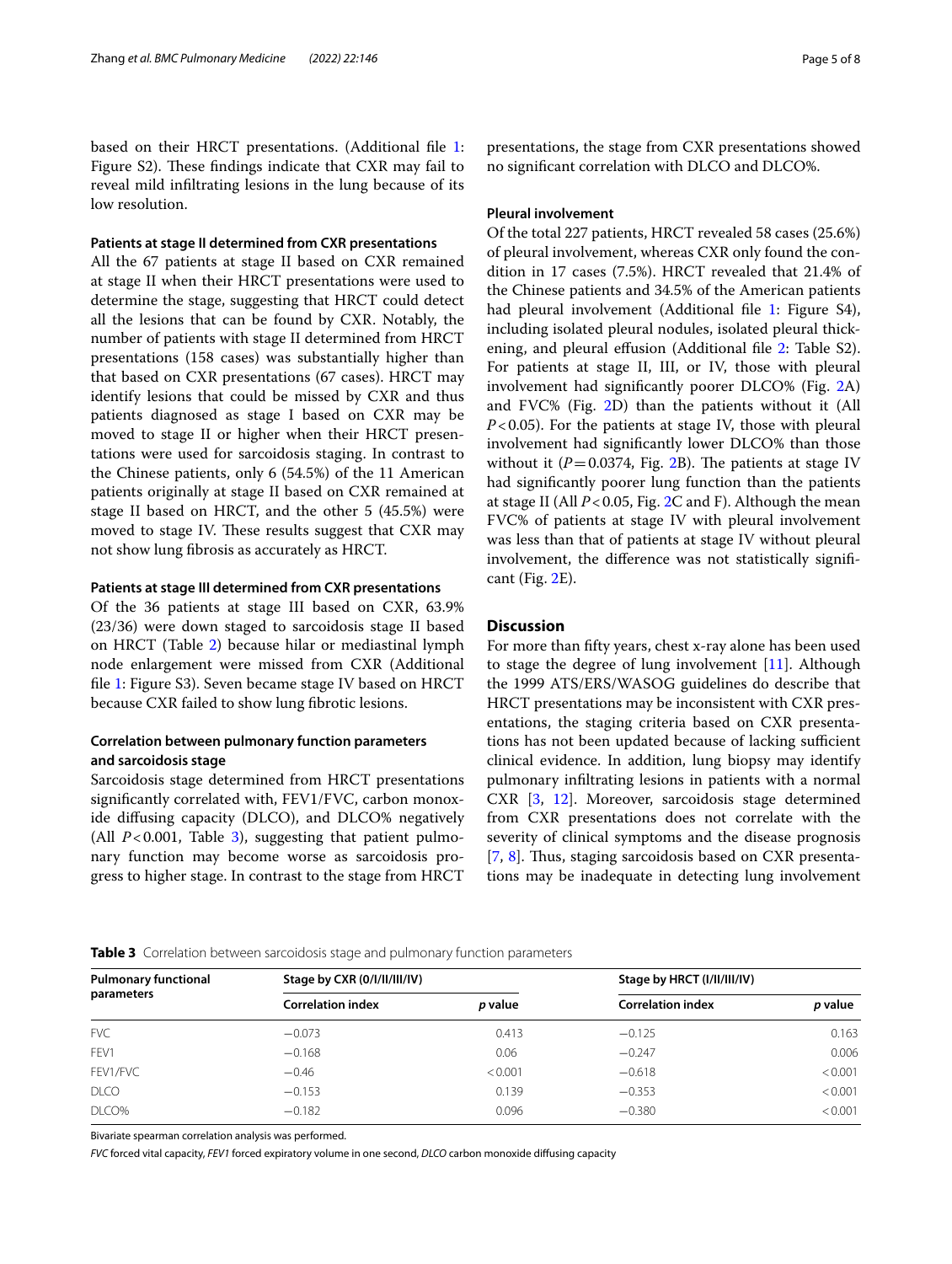

<span id="page-5-0"></span>and thus may not be as informative as HRCT in directing efective therapies for sarcoidosis.

In most of Chinese ILD centers, HRCT is routinely used for the evaluation of all patients presenting with ILD, including sarcoidosis. HRCT is more sensitive than CXR for the detection of mild adenopathy particularly in subcarinal, anterior, and posterior mediastinal regions. Moreover, CT can reveal lung parenchyma abnormalities not seen on CXR. Use of HRCT may suggest additional diagnostic procedures such as transbronchial lung biopsy and endobronchial ultrasound in patients undergoing evaluation for possible sarcoidosis [\[13](#page-7-11)].

Therefore, we believe using HRCT to stage thoracic sarcoidosis may be more accurate and could better support sarcoidosis diagnosis and treatment. In our current study, we reviewed the clinical records of 140 Chinese and 87 American patients with sarcoidosis and staged sarcoidosis based on their chest HRCT and CXR presentations, respectively. Our study found that the rate of consistent stage from CXR and HRCT presentations was only 50.2%  $(47.1\%$  in Chinese and 55.2% in American patients). The primary reason for the inconsistency was that CXR failed to reveal small lesions because of the limited resolution of CXR. Additionally, CXR could also fail to show hilar/ mediastinal lymph node enlargement and lesions involving pleura, which are in the shadow areas of the heart and diaphragm. HRCT can clearly overcome these limitations of CXR. Thus, using HRCT to stage sarcoidosis may more accurately refect the disease status in the lung, pleura, and intrathoracic lymph nodes than using CXR presentations. However, HRCT can't totally replace CXR because of issues related to radiation safety and cost.

## **Recommendations for an update of pulmonary sarcoidosis staging criteria**

The current study suggests that staging sarcoidosis based on CXR presentations may not be accurate. HRCT presentations should be included for staging pulmonary sarcoidosis. Pleural involvement may be associated with sarcoidosis prognosis. Thus, we recommend a routine HRCT and use HRCT presentations for staging thoracic sarcoidosis. Here, we propose thoracic sarcoidosis staging criteria based on HRCT presentations included 5 stages as listed in (Table [4\)](#page-6-2). If pleural involvement occurs, the stage is  $0^{\dagger}$ ,  $I^{\dagger}$ ,  $II^{\dagger}$ ,  $III^{\dagger}$ , and  $IV^{\dagger}$ .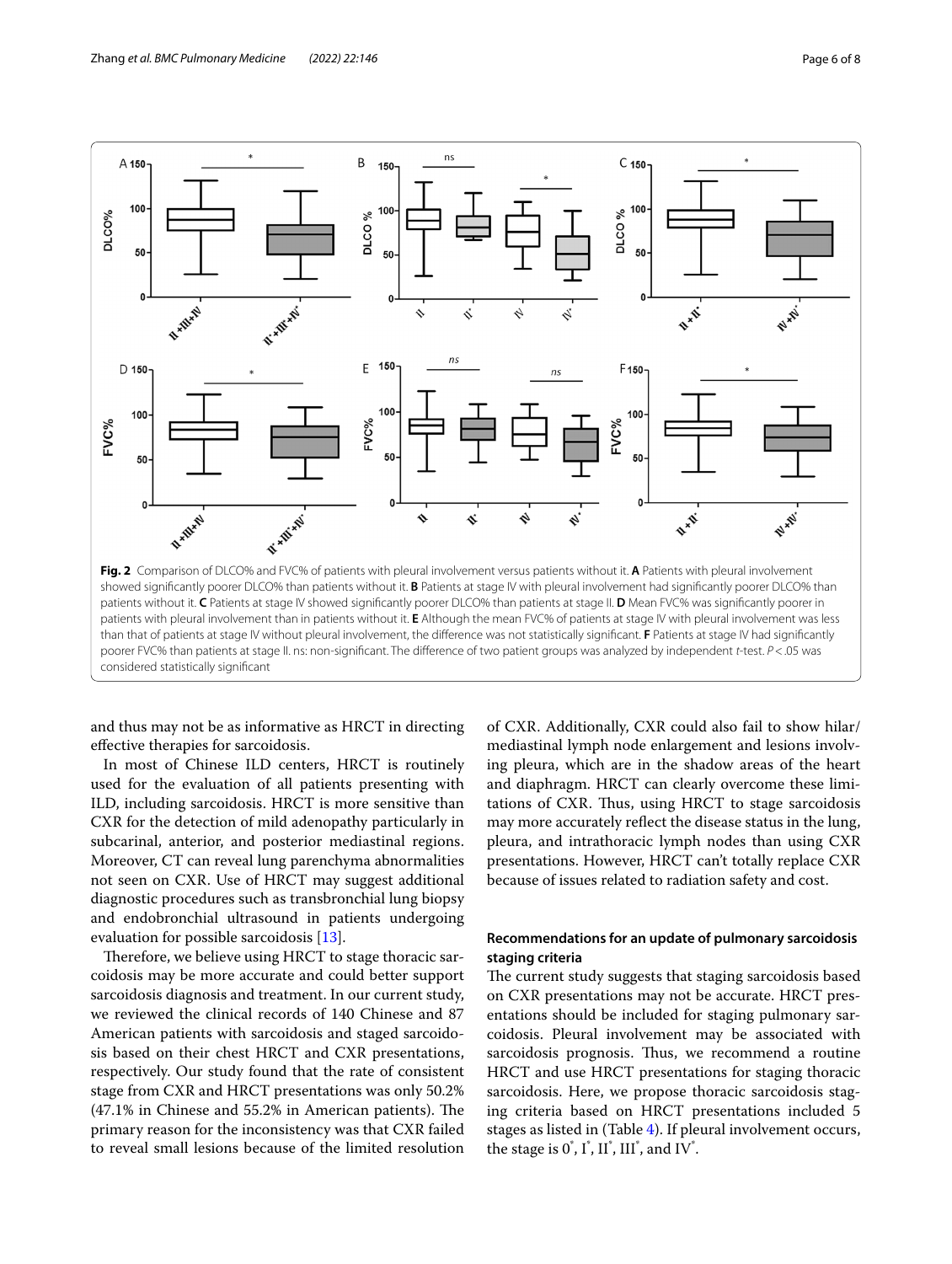<span id="page-6-2"></span>

|  |  |  |  |  |  | Table 4 Sarcoidosis staging criteria based on chest HRCT presentation |
|--|--|--|--|--|--|-----------------------------------------------------------------------|
|--|--|--|--|--|--|-----------------------------------------------------------------------|

| Stage        | <b>Chest X-ray and HRCT presentations</b>                                                                         | With pleural<br>involvement |  |
|--------------|-------------------------------------------------------------------------------------------------------------------|-----------------------------|--|
| $\Omega$     | No abnormal presentation                                                                                          | $0^*$                       |  |
|              | Bilateral hilar and/or mediastinal lymph node enlargement and without lung infiltration opacities                 | $ *$                        |  |
| Ш            | Bilateral hilar and/or mediastinal lymph node enlargement and with reticular, nodular, and patchy opacities       | $\mathbb{I}^*$              |  |
| Ш            | Reticular, nodular, and/or patchy opacities and without bilateral hilar and/or mediastinal lymph node enlargement | $   $ *                     |  |
| $\mathsf{N}$ | Pulmonary fibrosis, honeycomb lung, pulmonary bulla, and emphysema                                                | $IV^*$                      |  |

\*stands for with pleural involvement

Compared to the American patients, Chinese patients had substantially higher proportions of stage I and II but lower proportion of stage IV. The Chinese patients presented better pulmonary function at the diagnosis than the American patients, indicating that HRCT may be more widely used in China than in US, and thus more patients with early-stage sarcoidosis could be diagnosed in China.

Zappala and colleagues have suggested that compared with CXR presentations, HRCT presentations appear to be more consistent with pulmonary functional changes [[8\]](#page-7-6). Our current study also showed that sarcoidosis stage determined from HRCT presentations better correlated with pulmonary function parameters than the stage determined from CXR presentations. In particularly, patients with higher disease stage based on HRCT presentations had poorer DLCO and DLCO%, suggesting poorer pulmonary function in these patients. These means the new staging system based on HRCT presentations might recognize severe sarcoidosis patients with poorer prognosis.

Sarcoidosis involving pleura, which usually presents pleural thickening, small pleural nodules, pleural efusion, pneumothorax, chylothorax, and/or hemothorax, has been considered rare for a while  $[1-3]$  $[1-3]$ . In 2005, Szwarcberg and colleagues reported that HRCT identifed 25 cases (41%) of pleural involvement in 61 cases of sarcoidosis but CXR only identified 7 cases (11%) [[14\]](#page-7-12). Use of HRCT seems more sensitive than ultrasound in detecting pleural efusion in sarcoidosis [[15](#page-7-13), [16\]](#page-7-14). Wang et al. [[17](#page-7-15)] searched the literature databases and found 28 articles which reported 92 cases of sarcoidosis with pleural involvement, including 59 cases of pleural efusion, 29 pleural thickening, 3 pneumothorax, and one pleural nodules. Our current study demonstrated that HRCT identifed 58 cases of pleural involvement (58/227, 25.6%) whereas CXR only revealed 17 (17/227, 7.5%). The top three common types of pleural involvement in our study were pleural thickening (26 cases, 11.5%), pleural nodules (18 cases, 7.9%), and pleural efusion (9 cases, 4.0%) that was similar to Huggins's report (2.8%) [\[13\]](#page-7-11). We also found the proportion of pleural involvement in patients with stage IV sarcoidosis increased substantially (23/50, 46%) and patients with pleural involvement (particularly for patients with stage IV) had poorer FVC and DLCO% than patients without it. However, the current sarcoidosis staging criteria does not describe pleural involvement. HRCT can detect pleural involvement more accurately than CXR. Thus, we believe it is necessary to include the presence of pleural involvement as a subtype in thoracic sarcoidosis staging criteria.

## **Conclusion**

Revised staging criteria based on HRCT presentations included 5 stages with subtypes in the presence of pleural involvement were proposed. Sarcoidosis stage determined based on HRCT presentations appeared to be more accurate than the stage determined from CXR presentations, and can detect diferent types of pleural involvements. Sarcoidosis with pleural involvement was associated with worse pulmonary difusion function.

#### **Abbreviations**

HRCT: High-resolution computed tomography; CXR: Chest X-ray; ILD: Interstitial lung diseases; TB: Tuberculosis.

#### **Supplementary Information**

The online version contains supplementary material available at [https://doi.](https://doi.org/10.1186/s12890-022-01942-y) [org/10.1186/s12890-022-01942-y.](https://doi.org/10.1186/s12890-022-01942-y)

<span id="page-6-1"></span>**Additional fle 1**. **Figures S1–S4. Figure S1**. Chest X-ray and HRCT images of 3 patients diagnosed as sarcoidosis stage 0 by chest X-ray but stage I, II, and III, respectively, by HRCT presentations. **Figure S2**. Chest X-ray and HRCT images of one patient diagnosed as sarcoidosis stage I by X-ray and stage II by HRCT presentations. **Figure S3**. Chest X-ray and HRCT images of one patient diagnosed as sarcoidosis stage III by chest X-ray and stage II by HRCT presentations. **Figure S4**. HRCT images of one patient showing pleural involvement. A. Pleural nodules.

<span id="page-6-0"></span>**Additional fle 2**. **Tables S1 and S2. Table S1**. Reasons for the inconsistent stage determined according to CXR and HRCT presentations. **Table S2**. Pleural involvement in the patients.